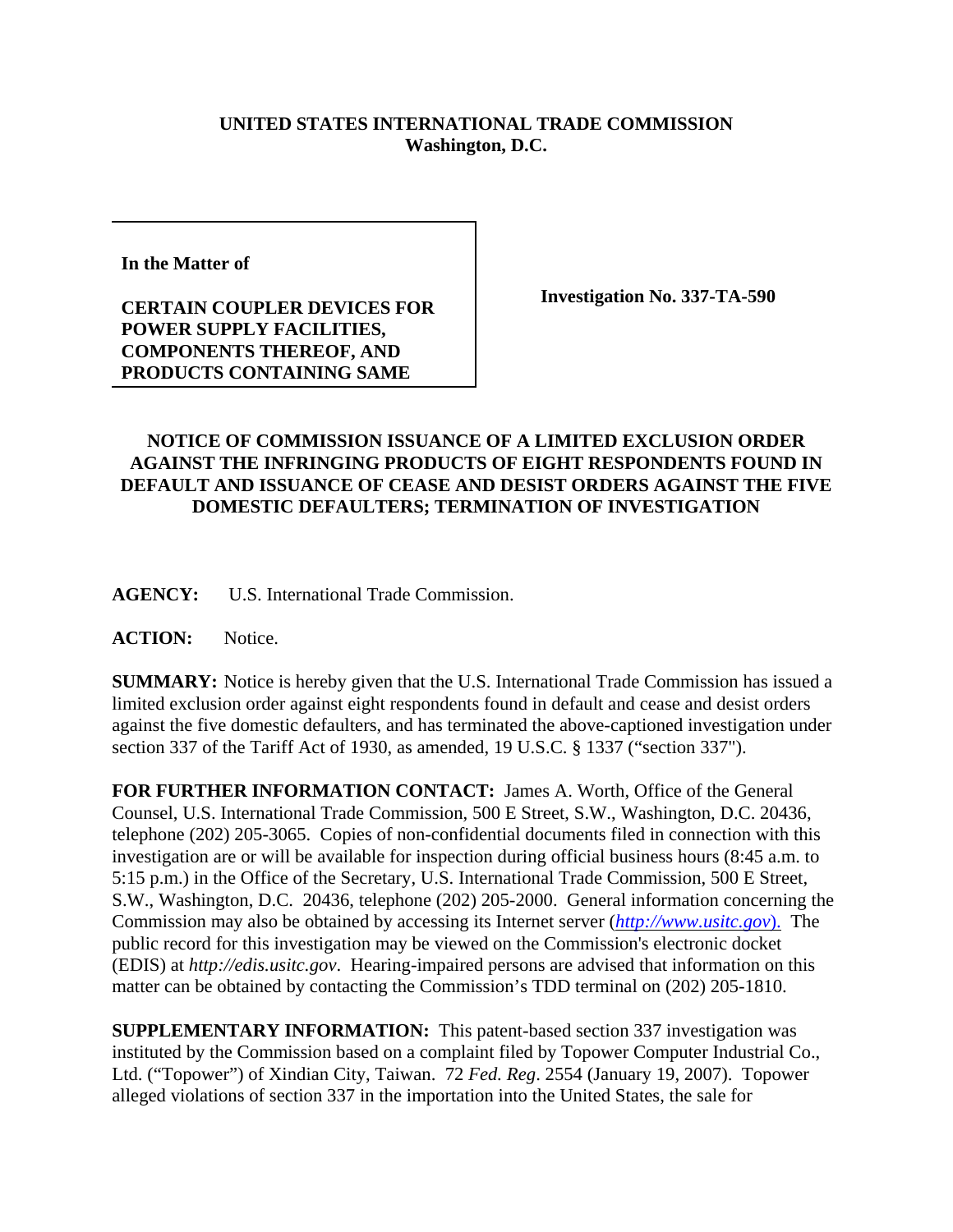importation, and the sale within the United States after importation of certain coupler devices for power supply facilities, components thereof, and products containing same by reason of the infringement of one or more of claims 1-14 of U.S. Patent No. 6,935,902. The complaint named thirty respondents located in China, Germany, Taiwan, and the United States (California, North Carolina, and Minnesota). Topower originally requested a general exclusion order. The investigation was assigned to Administrative Law Judge (ALJ) Robert L. Barton, Jr., and subsequently reassigned to Judge Charles E. Bullock. Twenty-two respondents have been terminated from this investigation based on either a settlement agreement, consent order, or withdrawal of allegations.

On August 6, 2007, Topower filed a motion for an order directing respondents Aspire/Apevia International, Ltd. ("Aspire"), Xion/Axpertec, Inc. ("Xion"), JPAC Computer, Inc. ("JPAC"), Sunbeam Co. ("Sunbeam"), Super Flower Computer, Inc. ("Super Flower"), Taiwan Youngyear Electronics Co., Ltd. ("Taiwan Youngyear"), Sun Pro Electronics Co., Ltd. ("Sun Pro"), and Leadman Electronics Co., Ltd. ("Leadman") to show cause why they should not be found in default for failure to respond to the Complaint and Notice of Investigation and advised that it was no longer seeking a general exclusion order. On August 30, 2007, the ALJ issued an order to show cause by September 14, 2007, why the respondents should not be found in default pursuant to Commission Rule 210.16. Order No. 37. On September 25, 2007, the ALJ issued an initial determination finding the eight respondents in default. Order No. 39. The Commission published notice in the *Federal Register* of its decision not to review this determination, and requested briefing from interested parties on remedy, the public interest, and bonding. 72 *Fed. Reg.* 58883 (October 17, 2007).

The Commission investigative attorney (IA) submitted briefing on November 8, 2007. The IA proposed a limited exclusion order and cease and desist orders directed to infringing coupler devices, components thereof, and products containing same of the defaulted respondents. The IA recommended allowing entry under bond of 100 percent of entered value during the period of Presidential review. Topower agreed with the recommendations of the IA.

The Commission found that each of the statutory requirements of section  $337(g)(1)(A)$ -(E), 19 U.S.C. § 1337 $(g)(1)(A)$ -(E), has been met with respect to the defaulting respondents. Accordingly, pursuant to section  $337(g)(1)$ , 19 U.S.C. § 1337(g)(1), and Commission rule 210.16(c), 19 CFR § 210.16(c), the Commission presumed the facts alleged in the complaint to be true.

The Commission determined that the appropriate form of relief in this investigation includes a limited exclusion order prohibiting the unlicensed entry of certain coupler devices for power supply facilities, components thereof, and products containing same by reason of infringement of one or more of claims 1-14 of U.S. Patent No. 6,935,902. The order covers certain coupler devices for power supply facilities, components thereof, and products containing same that are manufactured abroad by or on behalf of, or imported by or on behalf of respondents Aspire, Xion, JPAC, Sunbeam, Super Flower, Taiwan Youngyear, Sun Pro, and Leadman, or any of their affiliated companies, parents, subsidiaries, or other related business